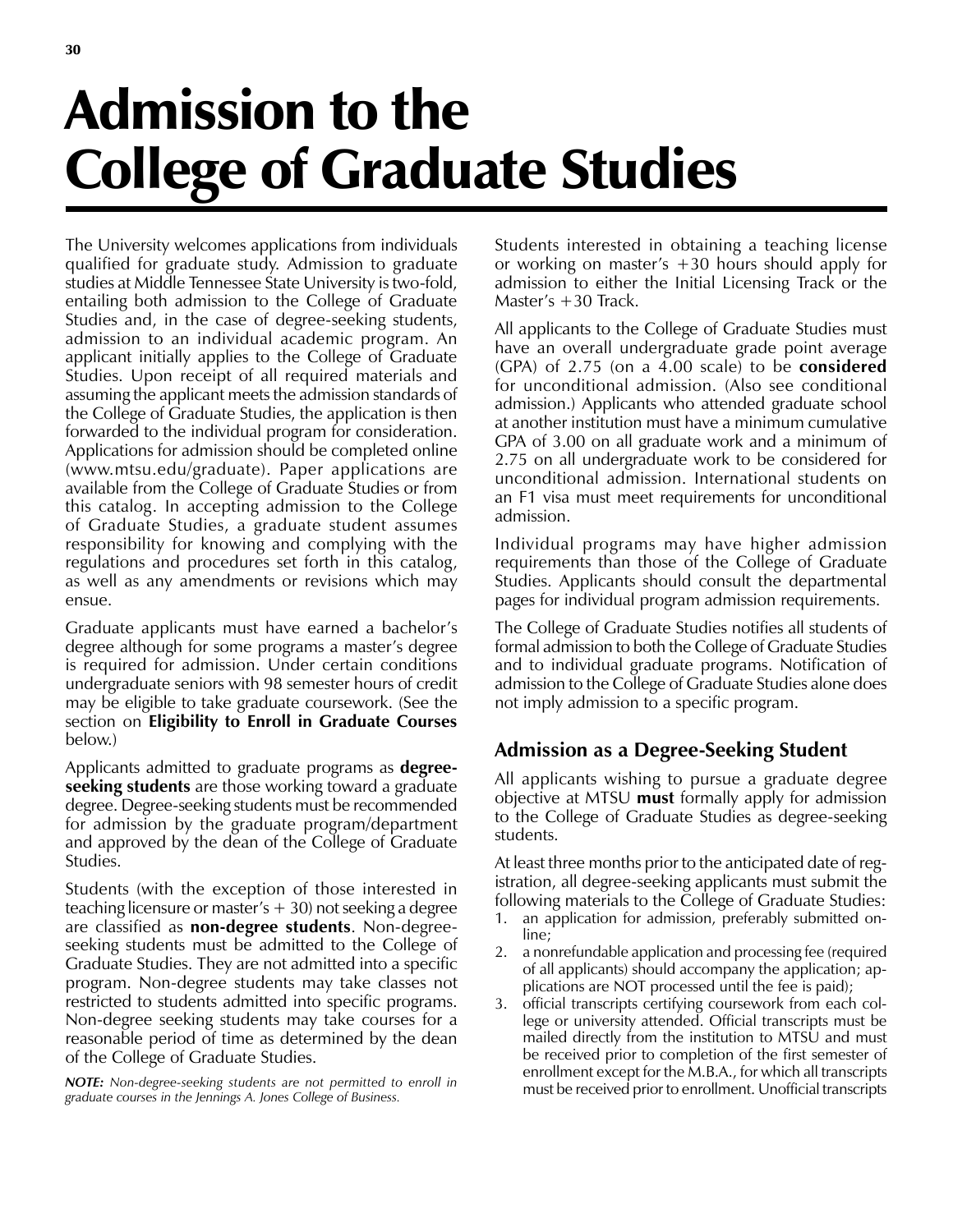may be used for the initial registration in graduate courses as a demonstration of eligibility for graduate status.

- a. If the applicant obtained the bachelor's degree at MTSU, only transcripts of work not posted on the MTSU transcript will be required.
- b. If the applicant obtained the bachelor's degree at another institution, that latter transcript is required. Transcripts of work not posted on the baccalaureate transcript are also required. All post-baccalaureate transcripts are also required.
- c. If the applicant earned a graduate degree at another institution, that latter transcript is also required. Transcripts of all post-baccalaureate work not appearing on the graduate transcript are also required. For international applicants, official or attested university records, with certified translations if the records are not in English are required. Notarized copies are not acceptable.
- d. Any applicant whose highest degree is from a university outside the United States may be required to have his or her credentials evaluated by an acceptable evaluation service. A course-by-course report is required. A list of acceptable evaluation services is listed on the College of Graduate Studies Web site.
- 4. letters of reference, resumes, and portfolios may be required by the graduate program. Please refer to the relevant graduate program information section of this catalog for additional information, including where these are to be submitted, if required.
- 5. satisfactory scores on the Graduate Record Examination (GRE), Miller Analogies Test (MAT), or Graduate Management Admissions Test (GMAT) tests. The GRE, MAT, or GMAT result is used in the evaluation of the academic qualifications of all graduate applicants. However, admission decisions will be based on the overall academic record of the applicant (particularly in comparison with other applicants being accepted into the program), as well as other relevant materials such as letters of recommendation.

*NOTE: Both ETS and the GRE Board have advised that a combined GRE score should not be used as an absolute cutoff for admissions decisions but rather should be used as part of an overall evaluation of applicants. The GRE Board statement reads: A cutoff score based only on GRE scores should never be used as a sole criterion for denial of admission. The College of Graduate Studies subscribes to this principle.*

All International applicants who will be attending the University on a visa and who are not native speakers of English or are not graduates of a United States undergraduate or graduate institution must supply a minimum score of 195 (computer-based), 525 (paper-based), or a 71 (Internet-based) on the Test of English as a Foreign Language (TOEFL), taken within the last two years; 85 on the University of Michigan English Proficiency Exam (UMELI); 6 on the International English Language Testing System (IELTS); or have completed level 112 of E.L.S. instruction as a demonstration of English proficiency.

International applicants on F and J visas must provide verification of financial support prior to admission as required by the United States Immigration and Naturalization Service. An affidavit of support is not required for admission; however, international students (F1) requiring issuance of Form I-20 must supply sufficient evidence of financial support for the applicant and all members of his/her family requiring issuance of dependent Form I-20. Further information may be obtained from the International Programs and Services Office.

Undocumented aliens may be admitted to MTSU as out-of-state students and are not eligible for federal financial aid.

Each graduate program may have additional requirements including application deadlines. Applicants should refer to the section of this catalog entitled Graduate Program Information, peruse the graduate program description in this catalog, and/or contact the director of graduate studies in the relevant program for specific requirements. In general, applicants may not apply more than 6 credit hours taken while in non-degree seeking status toward any degree program. Upon notification of admission by the College of Graduate Studies to a specific graduate program, the admitted student should contact the director of graduate studies for information on any required prerequisite courses. It is advisable to speak with a departmental academic advisor before enrolling in any graduate course.

An applicant not meeting University or program requirements for admission as a degree-seeking student may appeal to the individual program for special consideration. If recommended for admission by the program, the dean of the College of Graduate Studies has final approval or denial authority.

If an applicant fails to meet the deadline for submitting all materials for admission, it will be necessary for the applicant to reapply for admission. All materials submitted will be retained for one year from the date of submission.

#### **Admission as a Non-Degree Student**

Non-degree student admission is available to qualified applicants who wish to enhance their post-baccalaureate education, yet who do not seek a graduate degree. International students on an F1 visa may not be admitted to graduate study as non-degree students. Applicants wishing to be admitted as non-degree graduate students must

- 1. complete an application for graduate admission to the College of Graduate Studies;
- 2. pay an application fee;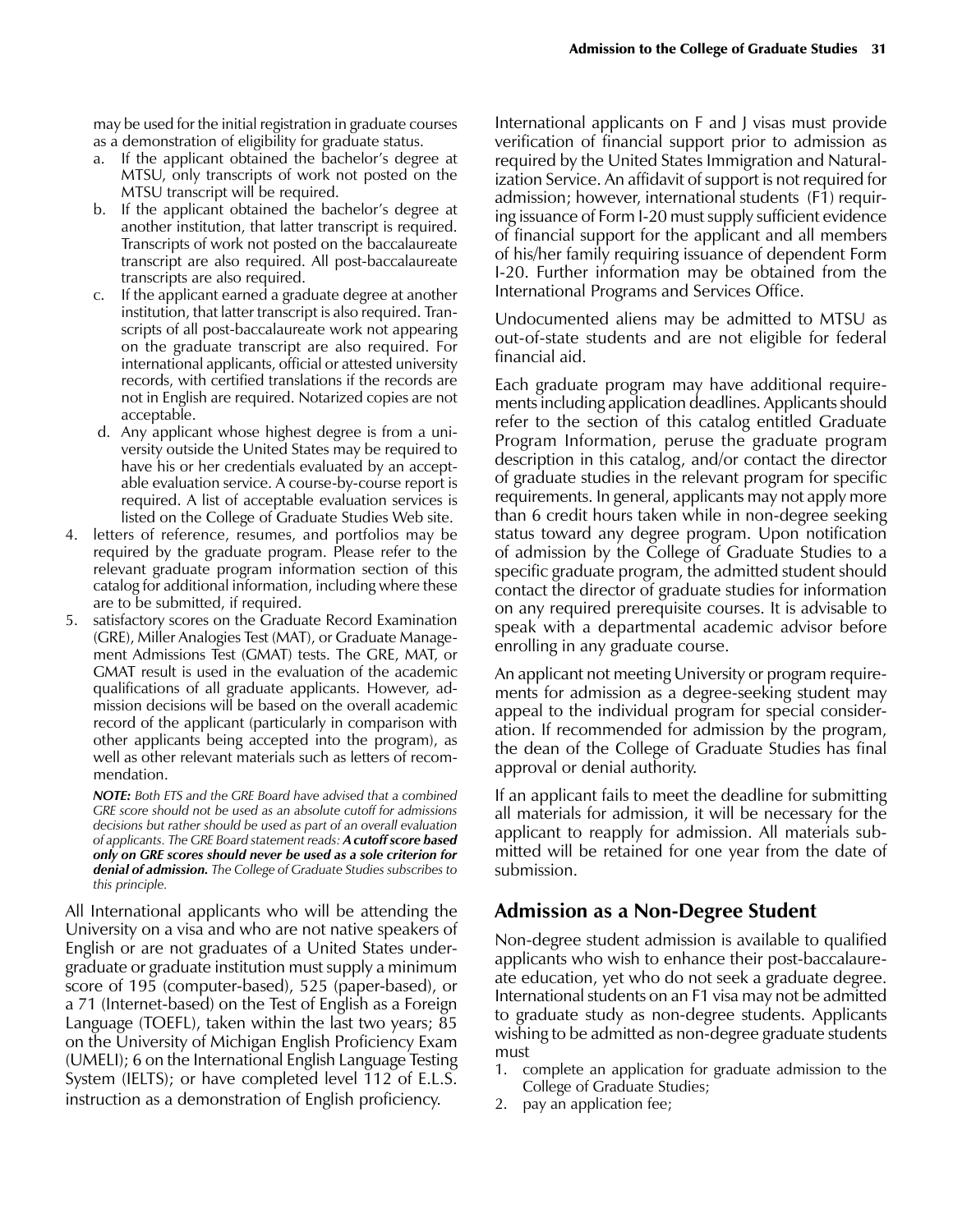3. submit an official transcript certifying receipt of the bachelor's or post-baccalaureate degree. Official transcripts must be mailed directly from the institution to MTSU and must be received prior to completion of the first semester of enrollment. Unofficial transcripts may be used for the initial registration in graduate courses as a demonstration of eligibility for graduate status.

Not all courses offered at the University are available for non-degree students. Enrollment in specific courses may be limited to degree seeking students only. Information concerning eligibility for specific graduate courses may be obtained from individual departments. It is advisable to speak with a departmental academic advisor before enrolling in any graduate course.

*NOTE: Non-degree-seeking students are not permitted to enroll in graduate courses in the Jennings A. Jones College of Business.*

Non-degree-seeking students who wish to change to degree-seeking status must meet College of Graduate Studies' admission requirements and specific graduate program admission requirements to be eligible for consideration.

If transfer to degree-seeking status is approved, appropriate semester hours earned while a non-degree student may be applied toward a degree program if approved by the director of graduate studies and the dean of the College of Graduate Studies.

## **Conditional Admission**

Occasionally degree-seeking applicants may not meet all the requirements necessary to be recommended for unconditional admission. For example, they may have a low undergraduate grade point average or have low test scores. However, the overall application materials may suggest there is substantial potential for academic success, thus making outright denial counterproductive. In these cases, conditional admission into the College of Graduate Studies may be granted by the dean of the College of Graduate Studies upon the recommendation of the graduate program. Continuation as a degreeseeking student within an individual academic program is contingent upon fulfilling specific requirements stipulated in the conditional admission letter. Conditionally admitted students are not eligible to hold graduate assistantships until all conditions of admission are satisfied.

## **Admission of MTSU Faculty Members and/or Administrators**

Members of the faculty and/or administration of MTSU are eligible for admission to the College of Graduate Studies just as any other applicant. They may not take over 6 semester hours of coursework during any semester. Faculty at the rank of assistant professor or higher or administrators of equivalent ranks may not be admitted to any doctoral program. If instructors who are in a doctoral program are appointed to assistant professor rank, they must discontinue the doctoral program.

## **Misrepresentation of Academic Credentials**

It is a Class A misdemeanor to misrepresent academic credentials. A person commits the offense of misrepresentation of academic credentials who, knowing that the statement is false and with the intent to gain admission to MTSU, represents orally or in writing that such person has

- 1. successfully completed the required work and has been awarded one or more degrees or diplomas from an accredited institution of higher education;
- 2. successfully completed the required coursework and has been awarded one or more degrees or diplomas from a particular institution of higher education; or
- successfully completed the required coursework for and has been awarded one or more degrees or diplomas in a particular field or specialty from an accredited institution of higher education.

Any applicant who misrepresents his or her credentials will be subject to disciplinary action from the University which may include dismissal from the University.

# **Eligibility to Enroll in Graduate Courses**

Ordinarily only graduate students should register for courses numbered 5000 or above. However, any MTSU undergraduate student having completed 98 semester hours of undergraduate credit is eligible to take graduate courses, except in Business Administration, Accounting, English, and Information Systems.

Undergraduate students wishing to take graduate courses must obtain permission from the graduate program and the College of Graduate Studies. Permission is not guaranteed. Not all graduate courses are offered to undergraduate students. If courses are taken for graduate credit while an undergraduate, they may be applied toward a graduate degree at the discretion of the individual graduate program if the earned credit is not used toward the granting of another degree.

Students may not enroll in 7000-level courses in the Departments of Elementary and Special Education and Educational Leadership unless they are seeking an Education Specialist or doctoral degree. Non-degreeseeking students are not permitted to enroll in 7000 level courses.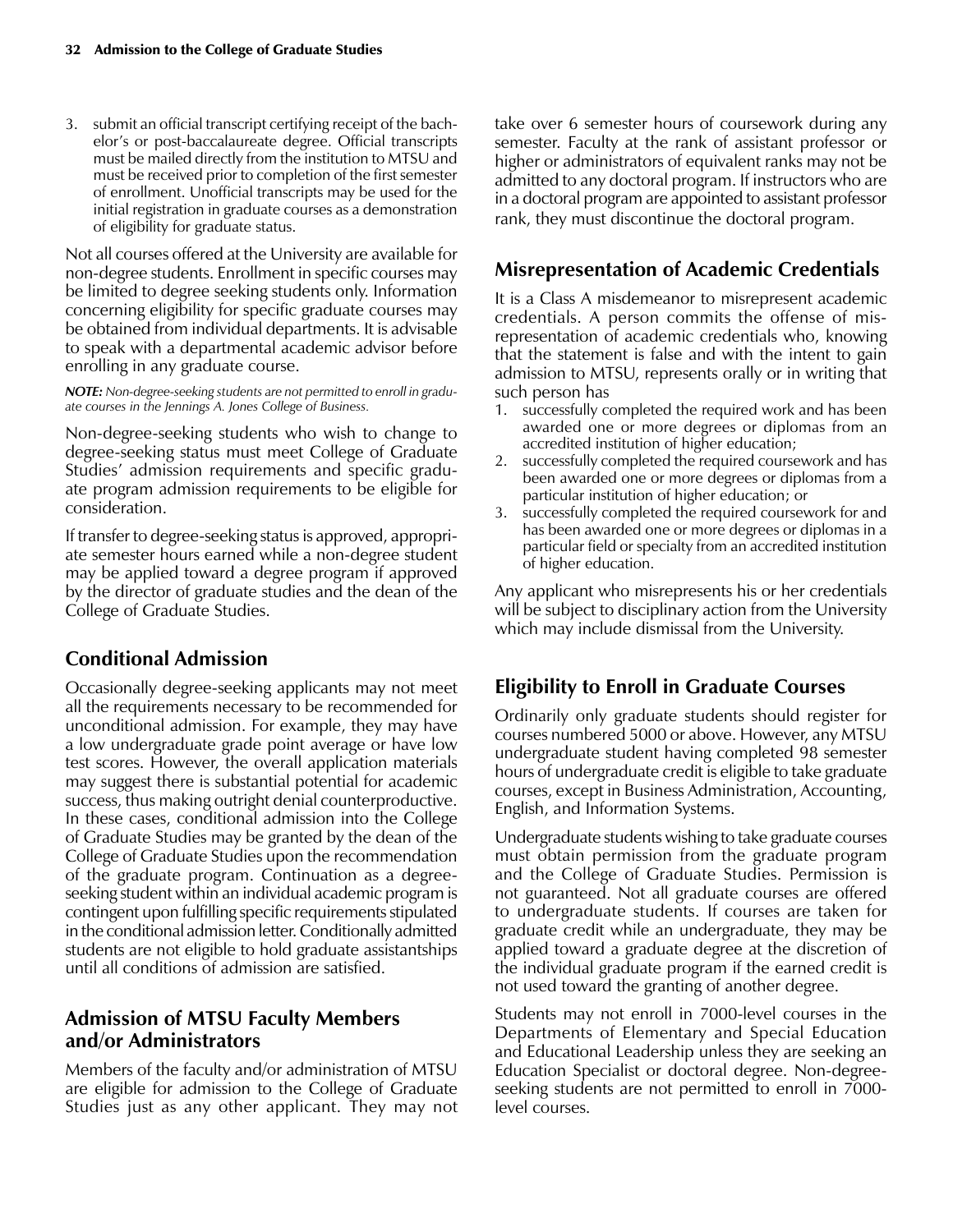#### **Readmission (Reenrollment)**

The College of Graduate Studies should be contacted for all matters concerning readmission. A previously enrolled student may reapply online on our Web site (www.mtsu.edu/graduate). A readmission application is required from any student who missed more than one semester (excluding summers), regardless of the reason. For non-degree-seeking post-baccalaureate students, readmission is granted at the discretion of the graduate dean and is subject to space limitations with degree seeking students given preference for enrollment.

For degree-seeking students, each graduate program may have a specific readmission policy and should be contacted for information. Readmission requires the recommendation of the graduate program and approval by the dean of the College of Graduate Studies. Some graduate programs regularly allow readmission for individuals who have missed no more than one semester or if the "stop-out" period is less than one year; others are more restrictive due to program capacity, curriculum, and ongoing quality improvement. Students seeking to be readmitted must meet the requirements of new applicants.

## **Reenrollment Following Suspension**

Suspended graduate students who wish to resume graduate studies after the period of suspension must reapply to the program. Readmission of a suspended graduate student is not guaranteed. If readmission is granted to a suspended student, reenrollment cannot occur until at least one term (exclusive of Summer) has elapsed following suspension. In other words, if students suspended in the Fall apply to reenroll, they are not eligible for reenrollment prior to Summer. Students suspended in the Spring or Summer may apply for reenrollment in Spring of the following academic year.

# **Auditing Courses**

A student who chooses to audit a course is one who enrolls and participates in a course without expecting to receive academic credit. The same registration procedure is followed and the same fees charged as for courses taken for credit. An audited course is not applicable to any degree or certificate.

Regular class attendance is expected of an auditor. Students interested in auditing a course should discuss course requirements with the instructor prior to enrolling. Failure to meet course requirements may result in an auditor being removed from the course at the request of the instructor. A successful audit will be

recorded on the transcript with the designation NC. Any petition to change from audit to credit or credit to audit must be processed by the last day in the semester in which a class may be added to the student's schedule of classes. Requests to change from credit to audit after the deadlines must be approved by the dean of the College of Graduate Studies.

#### **Hours before and after the Master's Degree for Teachers**

The Tennessee Board of Education has ruled that teachers may count graduate work received toward the next pay raise, per current guidelines. No credit will be given for repeated work. The student must request the Office of Teacher Licensure to send proper credentials to the State Department of Education and/or to the applicable local officials. The student is responsible for maintaining current knowledge of which graduate courses and hours are acceptable for licensure.

## **Registration**

The registration guide contains information concerning registration procedures. The most current information regarding registration and availability of courses will be found online on RaiderNet.

# **Student Identification Cards**

All students must have a permanent ID card with a magnetic strip on the back. The card is required for a variety of services on campus including cashing checks, admission to athletic and special events, admittance to the Recreation Center, checking out library materials, obtaining meal tickets, and using RAIDER FUND\$. The ID card will be validated automatically when all fees are paid.

The first card is issued at no charge; however, there is a \$10 charge for replacing lost or stolen IDs. If the card breaks or is damaged, it should be returned to the ID office and a new card will be issued at no charge.

# **Immunizations and Health Certificates**

There are requirements related to health concerns for all students wishing to study at MTSU. The State of Tennessee requires full-time students entering colleges, universities, and technical institutes with enrollment of greater than 200 students to provide proof of two (2) doses of measles, mumps, and rubella (MMR) vaccine on or after the first birthday, or proof of immunity to measles